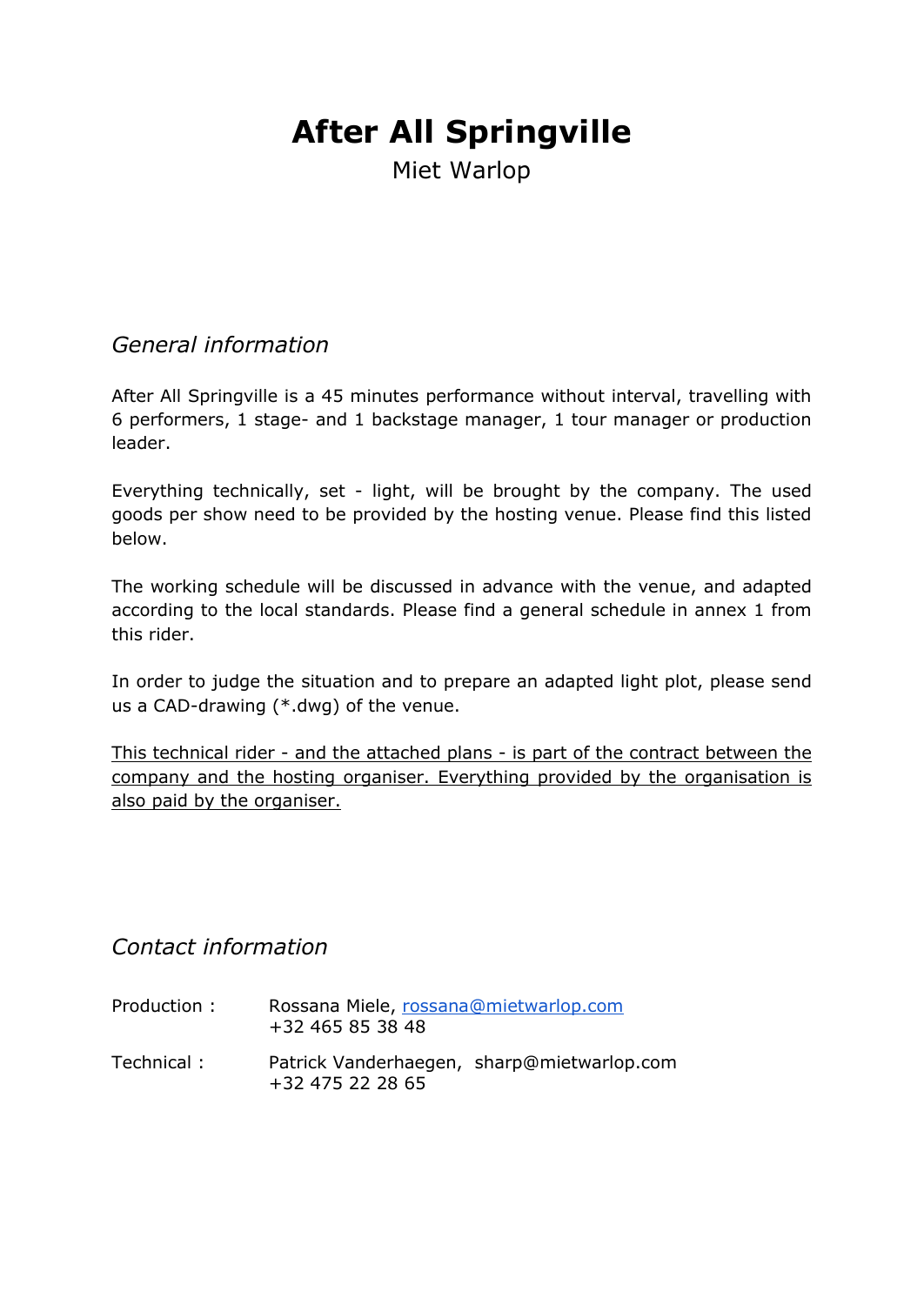# *Space*

- The size of the stage should never less than 10mx10m and 6m grid
- *12m x 12m is a good minimum with a height of 6m*
- all spaces should be discussed and approved upon beforehand with the technical director of the company.
- The grid must be empty of other light fixtures
- The space should have no masking or curtains, in case of specific situations please provide us a picture of the stage to discuss irregularities.
- The floor should be clean and black theater floor if not in good condition we will need a black Marley
- If After All Springville would be presented in other than a theatre environment, please contact the technical director to discuss the specific conditions.

# *Audience*

- Because of sightlines it might be necessary to reduce the width of the audience seating. This shall be determined beforehand based on the detailed plans of the theatre.
- If the theatre is not a flat floor theatre, the first row should be blocked for the audience due to visibility. Please contact Patrick Vanderhaegen if this is the case!

# *Scenery*

# *company will provide:*

- A cardboard house of 2,5m x 2,3m x 3,10m, with an inside wooden structure, fireproof treated, certificate in annex
- Plastic tubes + 2 ventilators to inflate them. Placement according to the adapted light plan. The smaller ventilator should be heard as less as possible during the show so it might be placed in any space just outside the venue.
- Remotely operated car with a camera and 3 flashes

# *organizer should provide:*

- Direct power for the big ventilator, in the middle of the stage, completely upstage. 380V~ 32A.
- Direct power  $220V \sim 16A$  for the second ventilator.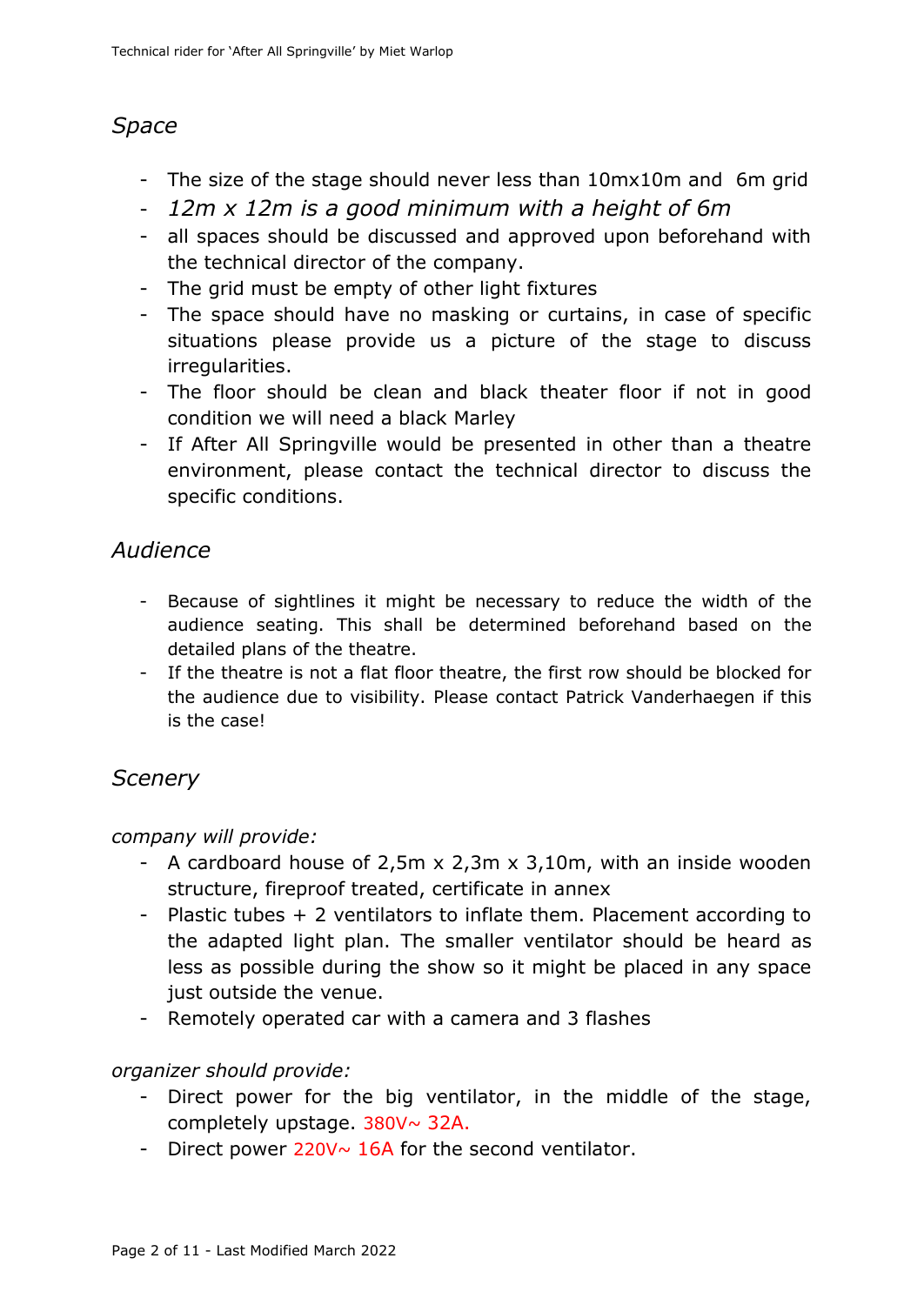# *Special effects*

*company will provide:*

# *Pyrotechnics:*

- 4 x Le Maitre Robotics (semi directional burst of small silver stars)
- 1 x Le Maitre PS2 coloured Smoke Medium Smoke Violet 1213C: HSE No XI/5111/968
- Certificats and risk assessment can be found in the annex.
- two hot water container 28L (two plug 16A is needed)

# *organizer should provide:*

# *Dry Ice:*

- We use **40kg of 10mm pellets** dry ice during *each show*, the technicians handling this effect are well aware of how to deal with dry ice and have had the necessary training.
- **we provide the 40L hot water system** to mix with the dry ice

# *Light*

# *company will provide:*

12 LED floodlights 200w 4000k. These will be rigged to the grid or flybars according to the plan agreed upon beforehand.

# *organizer should provide:*

- 4 or 6 1kw PC/Profile LEE203 FOH lightbar (or similar fixtures )
- Dimmers ON/OFF curves for the LED floodlights

# *The theater provide the lightboard and one technician for the programming and the light cues during the show (only 4 cues)*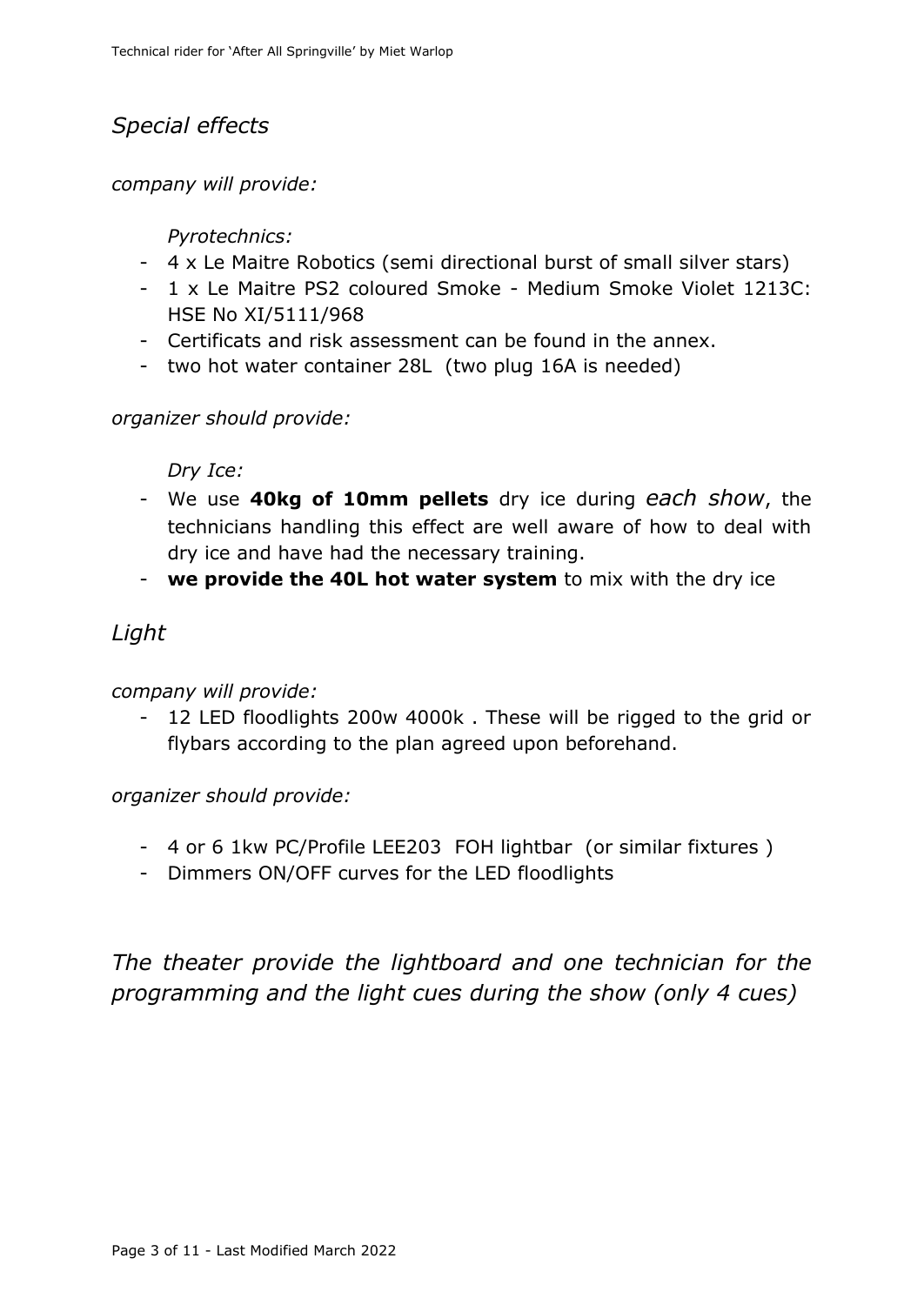# *Sound*

There is NO sound reinforcement needed, we don't need any sound material.

*One Intercom system between middle up stage and the light desk*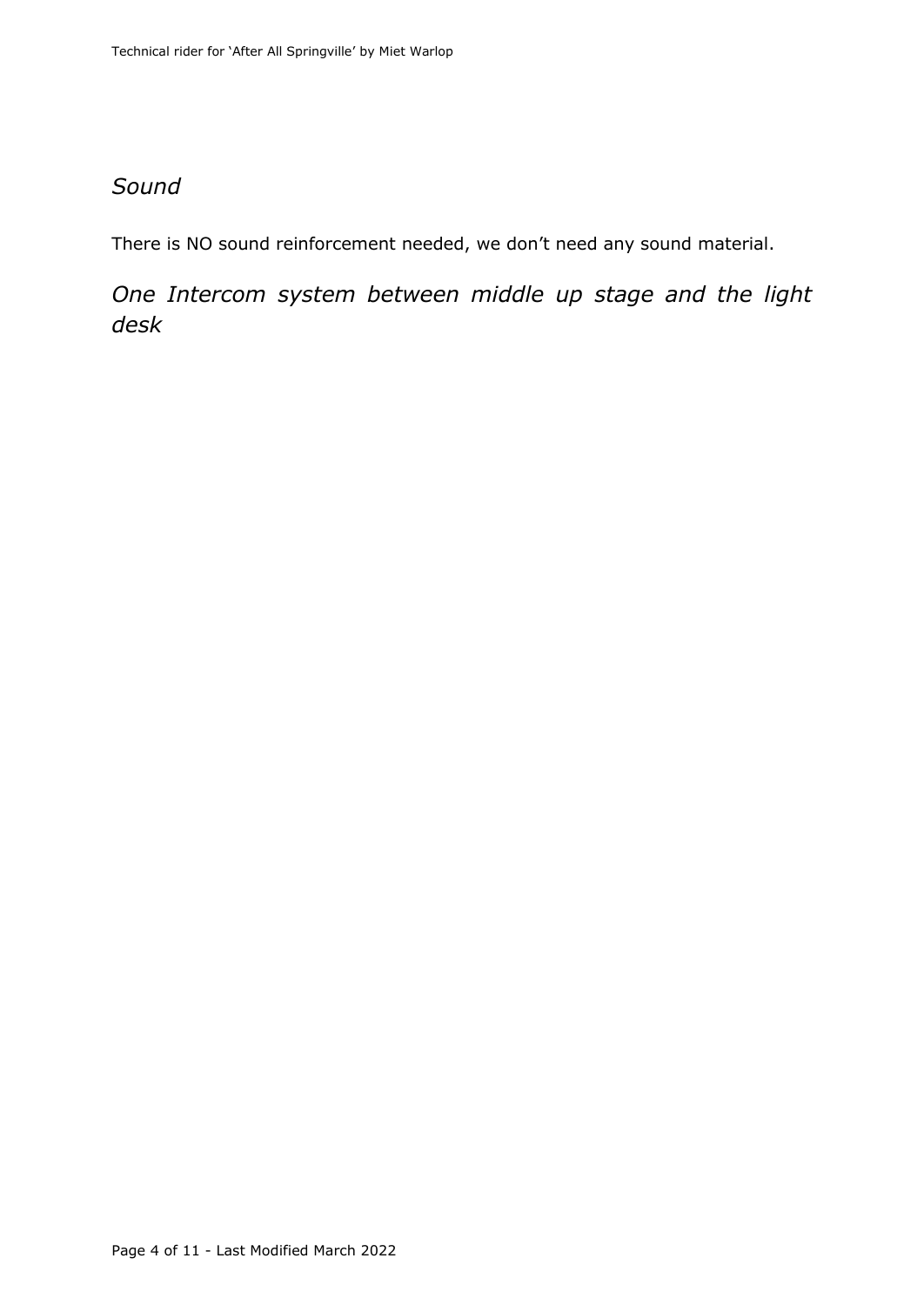# *Backstage nearby stage*

We will need 2 or 3 large tables to get all the props organised, here we'd also need direct power to load batteries, …

If this space is not close and or easily accessible during the performance we suggest hanging a backdrop to have this space behind the backdrop.

An adjacent space to the stage is required to position the small ventilator and 1 plastic tube to inflate during the performance.

# *Costumes*

We will need professional assistance in order to get the costumes cleaned, dried and ironed according to the working schedule in annex.

*Costume list: To be made with washing specifications*

# *Needed props*

Some props should be foreseen by the organiser, one PER SHOW!

- A nice bouquet of flowers. See image below
- A bottle of cava,... with cork! (Will be spilled during the performance). for the shape of the bottle, see image below
- 1kg common Salt
- 40kg's of dry ice pellets of 10mm *per show!*
- X x Bottle fresh water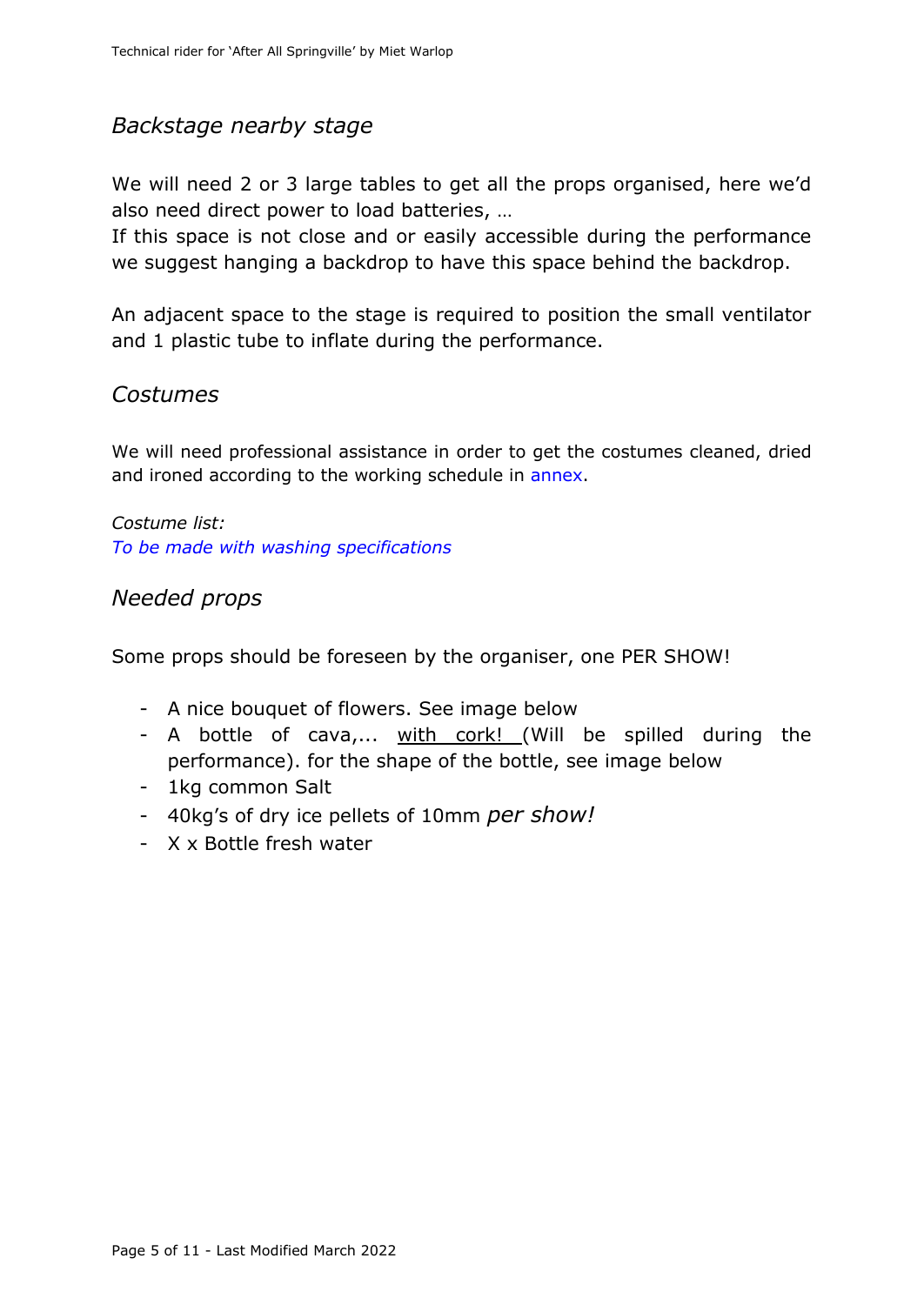# *Annex 1 : General working schedule*

Please note, an adapted working schedule will be made for each the venue

*Annex 2: Generic Light and Stage Plot*

*Annex 3: Certificate and data sheet Robotics Annex 4: certificate and data sheet of coloured smoke bomb.*

### *Pictures*

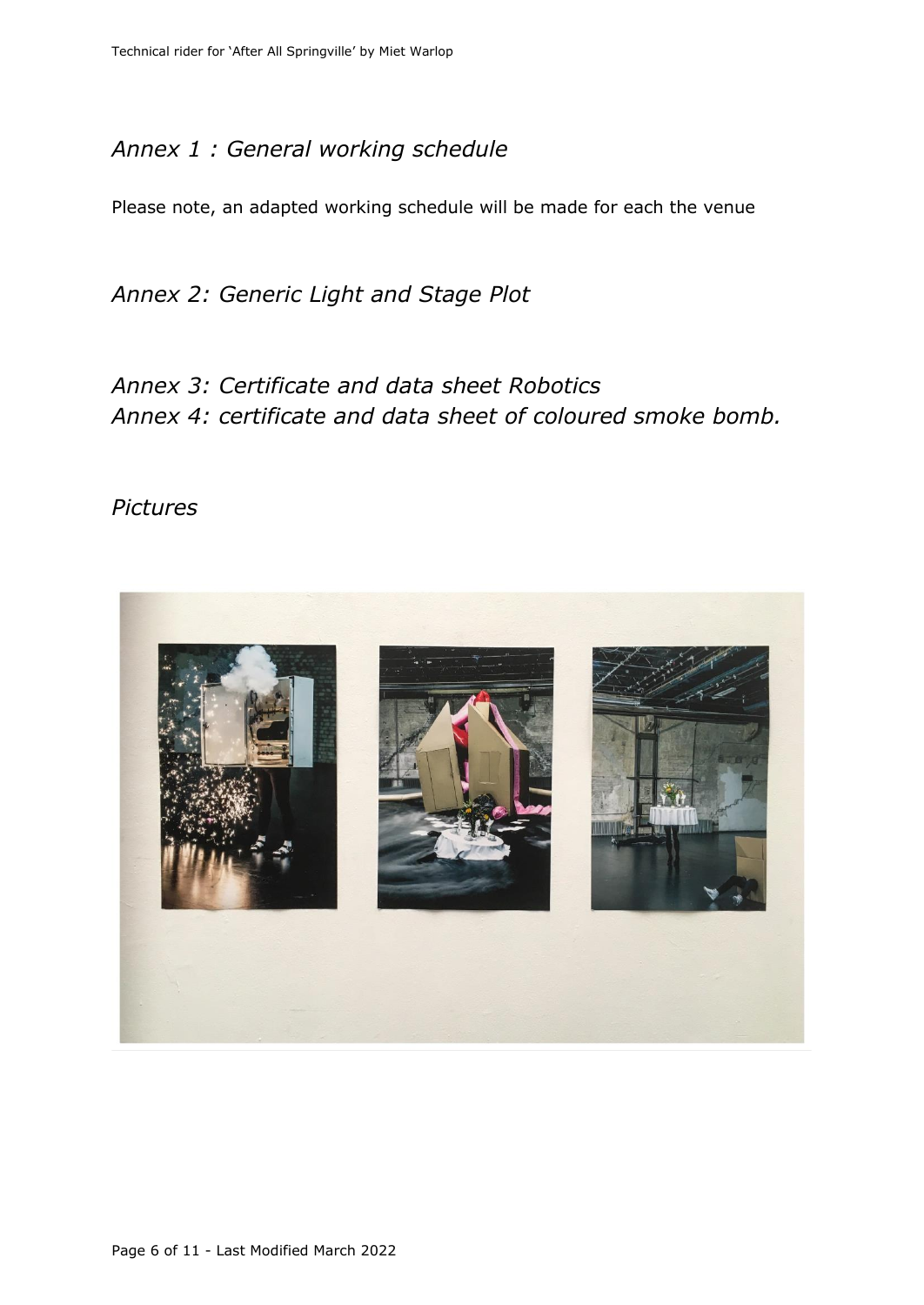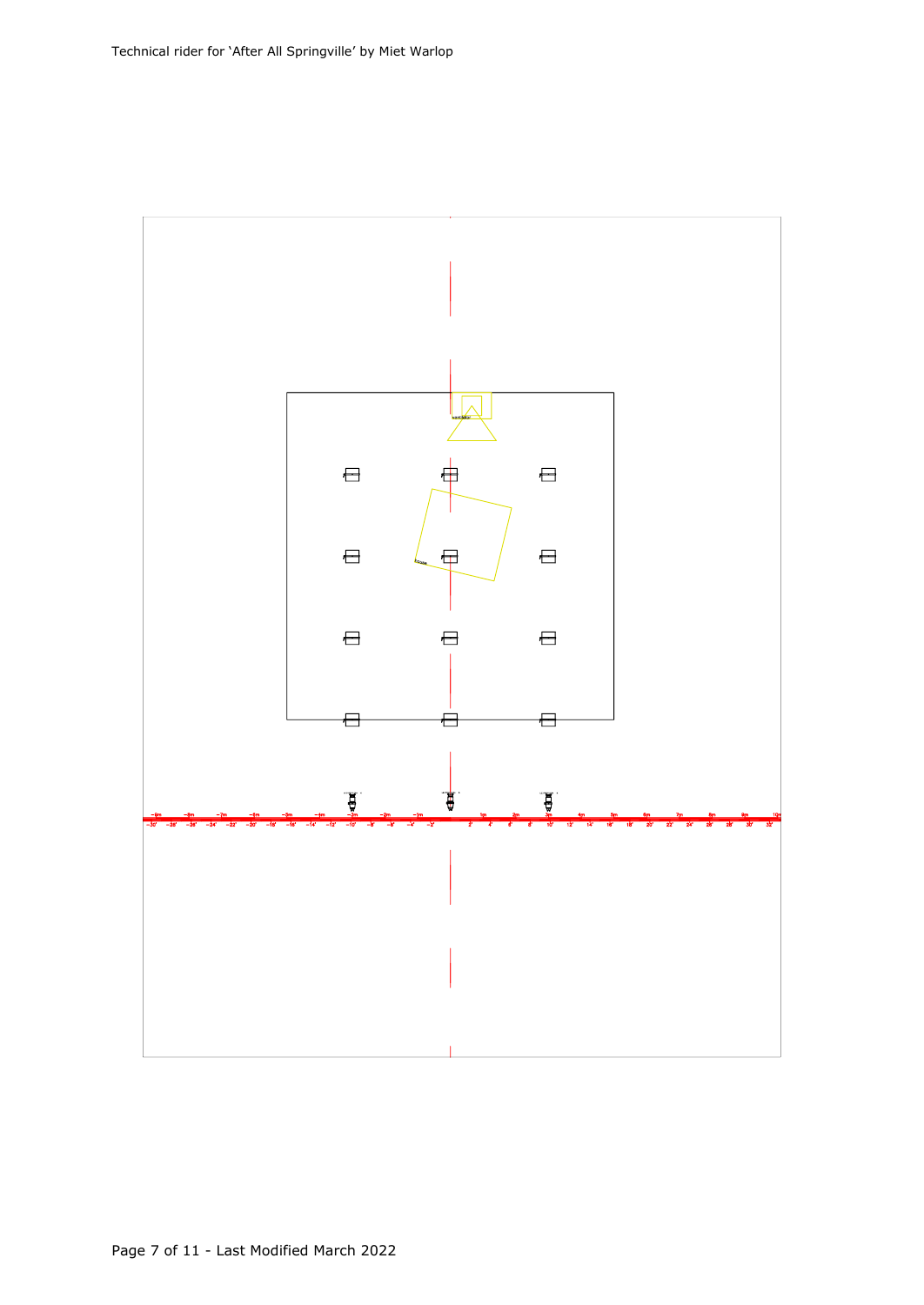



### **SAFETY DATA SHEET**

### **SECTION 1 – PRODUCT IDENTIFICATION**

### **1.1 Product identifier**

**Product Name:** LARGE, MEDIUM, PS2 AND LONG DURATION SMOKES & SMOKE MINES

**1.2 Relevant identified uses of the substance or mixture and uses advised against**

**Relevant identified uses:** Articles pyrotechnic for technical purposes

### **1.3 Details of the Supplier of the Safety Data Sheet**

**Supplier:** Le Maitre Ltd **Street/P.O. Box:** 6 Forval Close **Postcode/City:** CR4 4NE, Mitcham **Country:** England **Telephone number:** +44 (0)20 8646 2222 **Email:** info@lemaitreltd.com

### **1.4 Emergency telephone number**

**Please contact:** +44 (0)151 951 3317 Health and Safety Executive (HSE) Chemicals Regulation Directorate **Other comments:** Only available during office hours

**SECTION 2 – HAZARDS IDENTIFICATION**

1

### **2.1 Classification of the substance or mixture**

H204: Fire or projection hazard

### **2.2 Label elements**

Labelling according to Regulation (EC) No. 1272/2008 (CLP)

Hazard category: Division 1.4 **Hazard pictograms:** Hazard pictograms: Signal word: Warning Hazard statement: H204 Fire or projection hazard Precautionary Statements Prevention: P210, P234 Precautionary Statements Response: P370 <sup>+</sup> P372 <sup>+</sup> P380 <sup>+</sup> P373 Precautionary Statements Storage: P401 Precautionary Statements Disposal: P501



### **2.3 Other hazards**

There are no chronic effects from handling the product appropriately When used in the correct manner, any fallout does not pose <sup>a</sup> risk to personal health.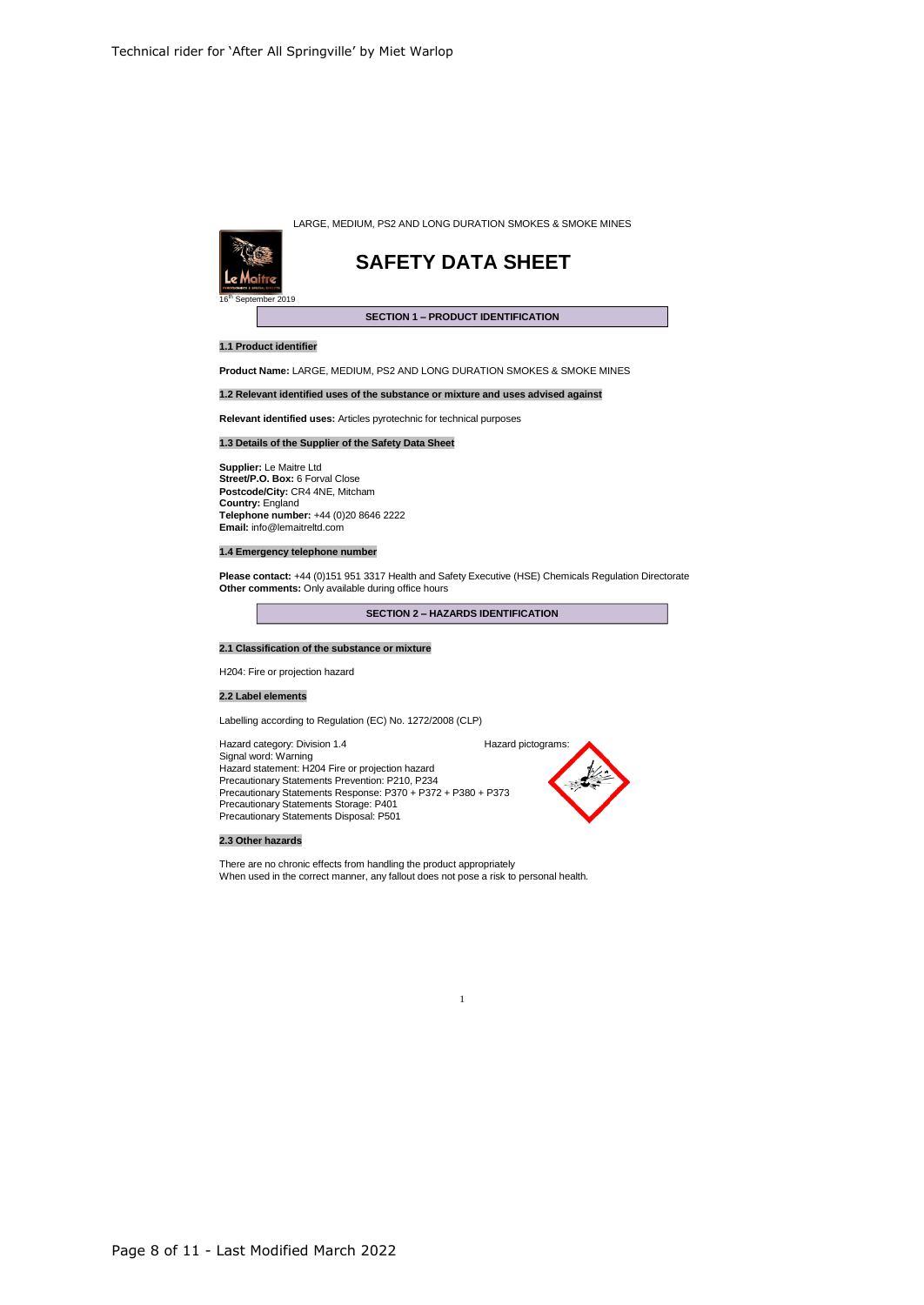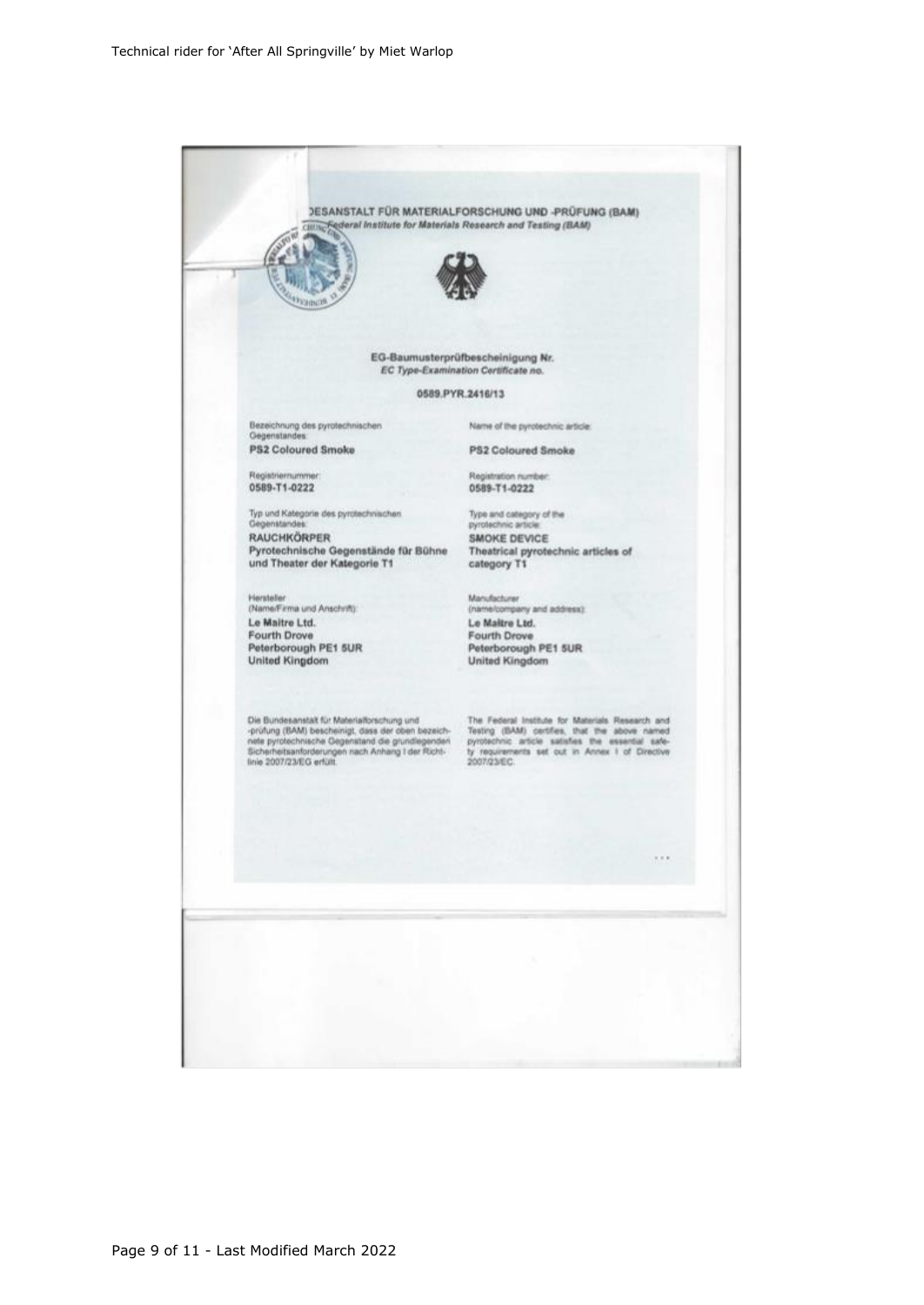

#### FLASHES, ROBOTICS & SPDS

# **SAFETY DATA SHEET**

### **SECTION 1 – PRODUCT IDENTIFICATION**

### **1.1 Product identifier**

**Product Name:** FLASHES, ROBOTICS & SPDS

### **1.2 Relevant identified uses of the substance or mixture and uses advised against**

**Relevant identified uses:** Articles pyrotechnic for technical purposes

### **1.3 Details of the Supplier of the Safety Data Sheet**

**Supplier:** Le Maitre Ltd **Street/P.O. Box:** 6 Forval Close **Postcode/City:** CR4 4NE, Mitcham **Country:** England **Telephone number:** +44 (0)20 8646 2222 **Email:** info@lemaitreltd.com

### **1.4 Emergency telephone number**

**Please contact:** +44 (0)151 951 3317 Health and Safety Executive (HSE) Chemicals Regulation Directorate **Other comments:** Only available during office hours

**SECTION 2 – HAZARDS IDENTIFICATION**

### **2.1 Classification of the substance or mixture**

H204: Fire or projection hazard

### **2.2 Label elements**

Labelling according to Regulation (EC) No. 1272/2008 (CLP)

Hazard category: Division 1.4 Hazard pictograms: Signal word: Warning Hazard statement: H204 Fire or projection hazard Precautionary Statements Prevention: P210, P234 Precautionary Statements Response: P370 <sup>+</sup> P372 <sup>+</sup> P380 <sup>+</sup> P373 Precautionary Statements Storage: P401 Precautionary Statements Disposal: P501



### **2.3 Other hazards**

There are no chronic effects from handling the product appropriately When used in the correct manner, any fallout does not pose <sup>a</sup> risk to personal health.

1